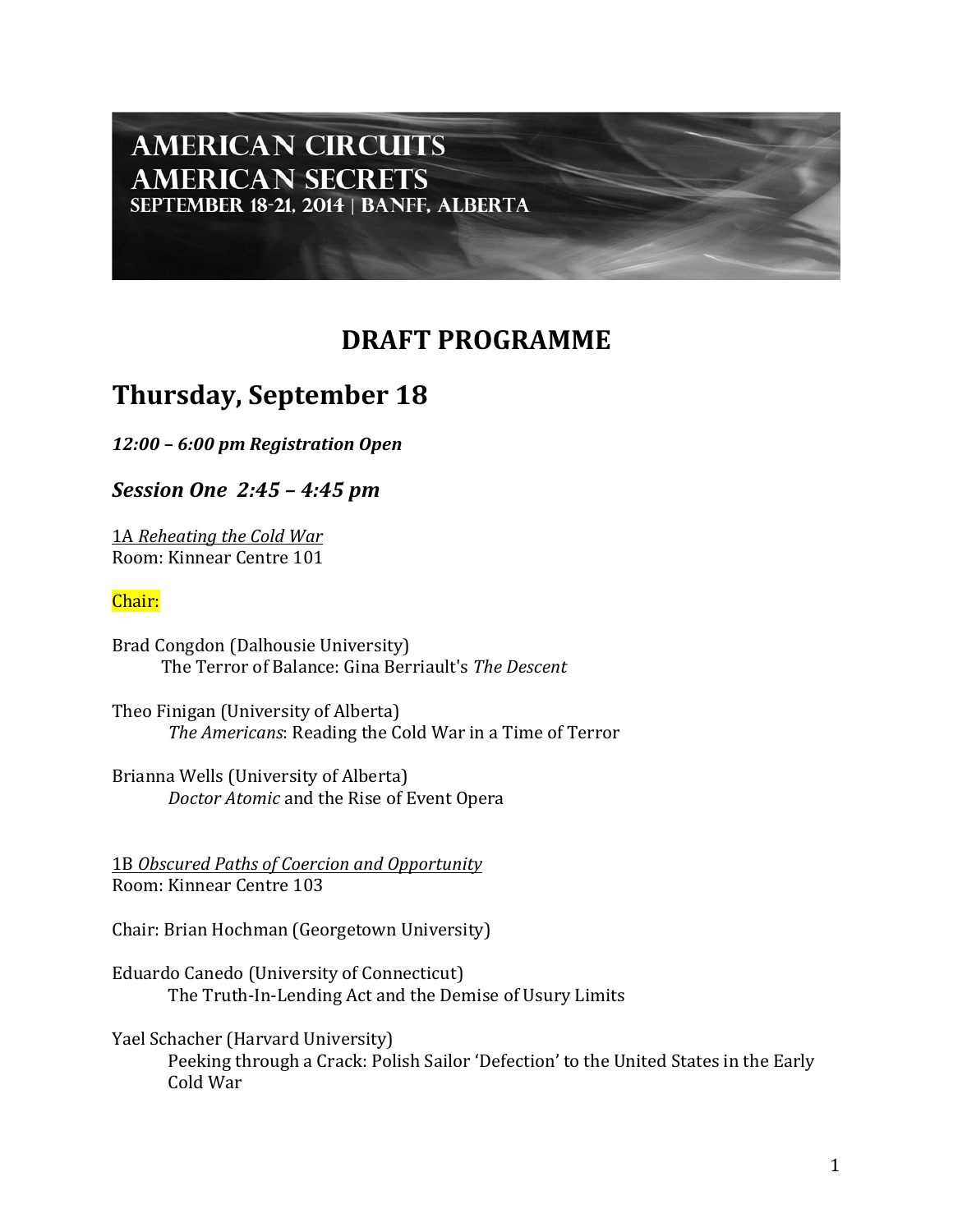Talia Shabtay (University of Connecticut)

Forgotten Circuits: The Visual and Material Function of Containerized Capital in Sekula's and Burch's The Forgotten Space

Respondent: Brian Hochman (Georgetown University)

1C *Rumours and Gossip* Room: Kinnear Centre 105

#### Chair:

Walter Woodward (University of Connecticut) The Costs of Battles Not Fought: Rumors and War in Early Anglo-Indian Conflict

Kristina Garvin (Ohio State University) Susanna Rowson's Scandal: Gossip Culture in the Early Nineteenth Century

Anne MacLennan (York University) Suspicion, Secrets and Systems: Early American Radio, the Technology and the Programs

1D *Southern Circuits, Southern Secrets* Room: Kinnear Centre 303

Chair: Jon Smith (Simon Fraser University)

Jon Smith (Simon Fraser University) Inside Agitators: Madison, Lincoln, and Southern Federalism

Sarah Gleeson-White (University of Sydney) Secrets from the Golden Land: William Faulkner's Screenplays

Kathryn McKee (University of Mississippi)

"Whatever comes in sight or ken, that amuses or interests": Sherwood Bonner on Mapping the Circuits and Secrets of Nineteenth-Century Travel

Anne Trefzer (University of Mississippi) Southern Sexual Secrets: Eudora Welty and Hubert Creekmore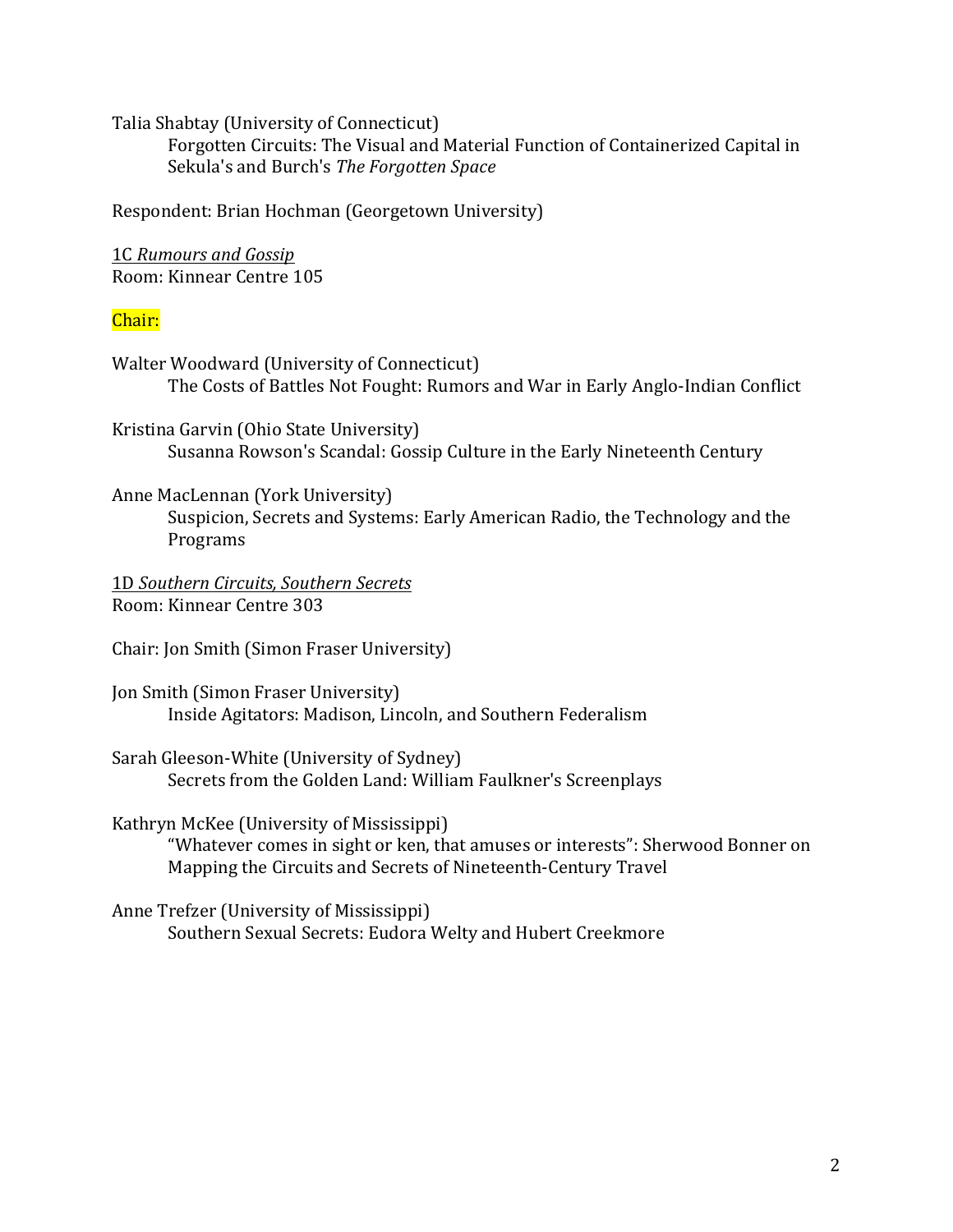#### *Virginia J. Rock Plenary 5:00 - 6:30 pm* Room: Kinnear Centre 303

Chair: Mark Simpson (University of Alberta)

Elizabeth Povinelli (Columbia University)

"Native Life," Or, Rethinking Territoriality outside the Carbon Imaginary

## *8:30 – 10:00 pm Welcome Reception*

Room: Kinnear Centre 103

# **Friday, September 19**

## *Session Two 9:00 – 10:30 am*

2A The Circuits of Samuel Morse, from the Visual to the Electromagnetic Room: Kinnear Centre 101

Chair: Thomas Allen (University of Ottawa)

Thomas Allen (University of Ottawa) The Secrets of the Telegraph

Edward Larkin (University of Delaware) Morse's Old New World

Jennifer Blair (University of Ottawa) The "Great Movers of the Wires" and Morse's Confessions

2B Circuits of Citizenship Room: Kinnear Centre 103

## Chair:

Alyssa MacLean (University of Kentucky) Writing Back to Massa: Black Open Letters and the Performance of Citizenship on the Canada-US Border

Jade Ferguson (University of Guelph)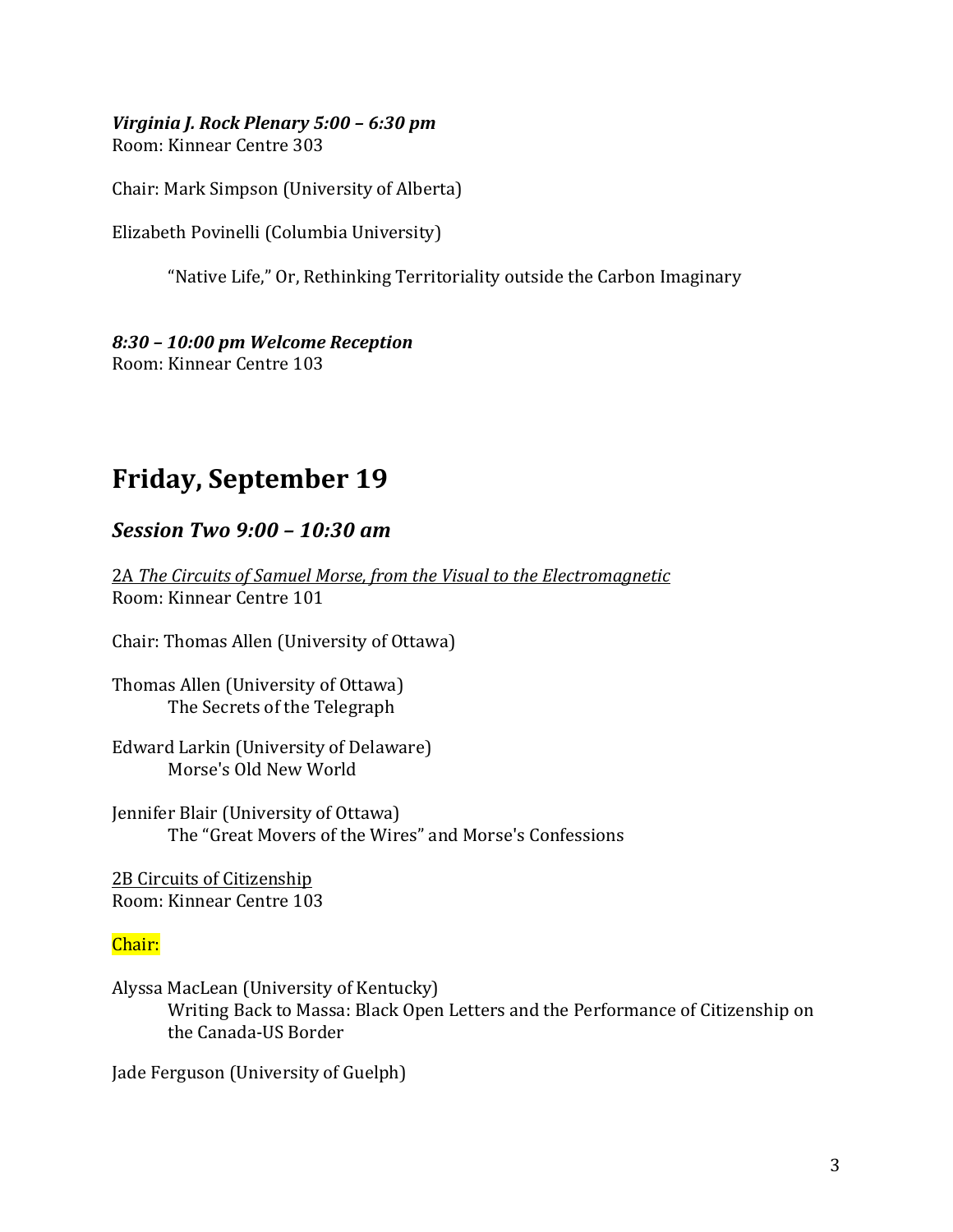"Dem Southern folks jes strings up poor niggahs": Matthew Bullock and Anti-Lynching Activism in the Canada-US Borderlands

Xiomara Santamarina (University of Michigan) Circulating Creole Racial History in the Early 20<sup>th</sup>-Century Gulf Basin

2C *Travelling Archives* Room: Kinnear Centre 105

#### Chair:

Sarah Melton (Emory University) Travelling Histories: The Politics of Transnational Heritage in a South African Exhibit

Isabella Helfgott (University of Wyoming) Museums Without Walls: Traveling Art Exhibitions and Competing Visions of National Identity During the Great Depression

Susanne Luhmann (University of Alberta) Americanizing Nazi Family Secrets: James Moll's (2006) *Inheritance*

2D *Transnational Circuits of Entertainment, 1880s-1930s* Room: Kinnear Centre 303

Chair: Christine Bold (University of Guelph)

Christine Bold (University of Guelph) "Playing Indian" on the Vaudeville Circuit

Kristin Moriah (City University of New York) Black Stars and Pearls: Performances of Black Femininity on the Vaudeville Circuit in Germany

Susann Lewerenz (University of Hamburg) "It had the high speed of America and all the colour of Europe and Asia": Doorlay's Non-Stop Revue "Tropical Express" in Nazi Germany

## *Session Three 10:45–12:15 pm*

3A *Blind Spots* Room: Kinnear Centre 101

Chair: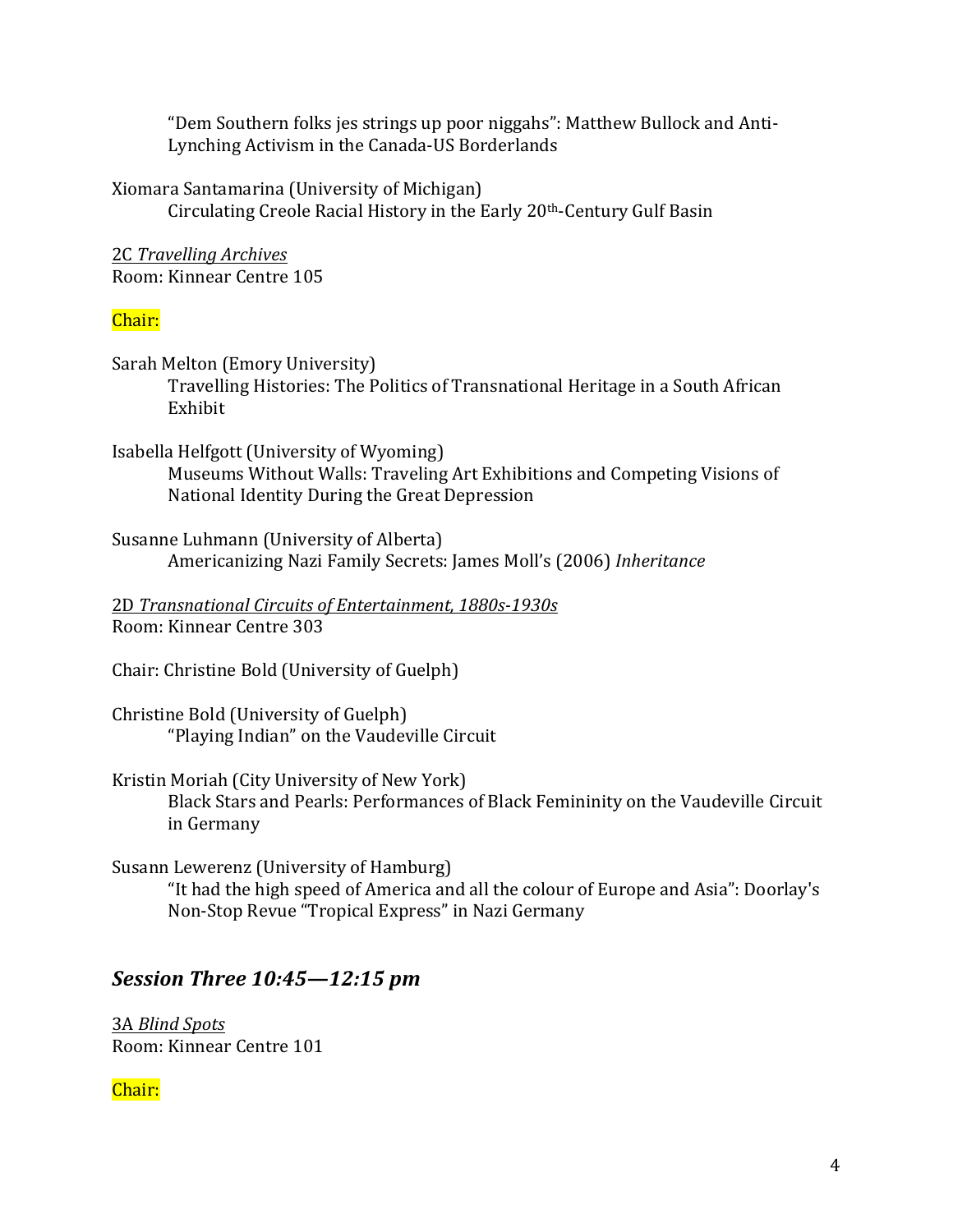Rosalee Averin (Vanderbilt University)

Post-Race, Re-history: Unthinking the Absence of Race in Edward A. Johnson's *Light Ahead for the Negro* and Bernadine Evaristo's *Blonde Roots*

Ayantika Mukherjee (University of Alberta)

The Child Imperialist and the Circulation of American Exceptionalism in American Travel Fiction in the Nineteenth Century

Gabriela Frank (University of California, Santa Cruz)

How Much in Yankee Dollars?: Questions Unasked and the Art Drain in Henry James's *The Outcry*

3B *Sexual Secrets and Gender Inversions* Room: Kinnear Centre 103

Chair: Priscilla Walton (Carleton University)

Stuart Murray (Carleton University) The Circuits of Secret Desire: Masturbation and the Defence of Scholarly Cynicism

Michael Dorland (Carleton University) The Weird World of HBO's Masters of Sex

Priscilla Walton (Carleton University) Prisoners of Pathology: the Covert War on Women in Prime Time

3C *Home and Away* Room: Kinnear Centre 105

#### Chair:

Tom Velk & Ari Zuckerbrot (McGill University) China and North America - The Need for Partnership

David Grondin (University of Ottawa) National Security as *The* American Way of Life: Can There Ever Be Privacy Outside the National Security State?

3D *Secrecy, Power, Mobility and Formalism* Room: Kinnear Centre 303

Chair: Thomas Carmichael (The University of Western Ontario)

Michael Zeitlin (The University of British Columbia) Vietnam, Ellsberg's Secrets, and Some Deaths in the Canadian War in Afghanistan"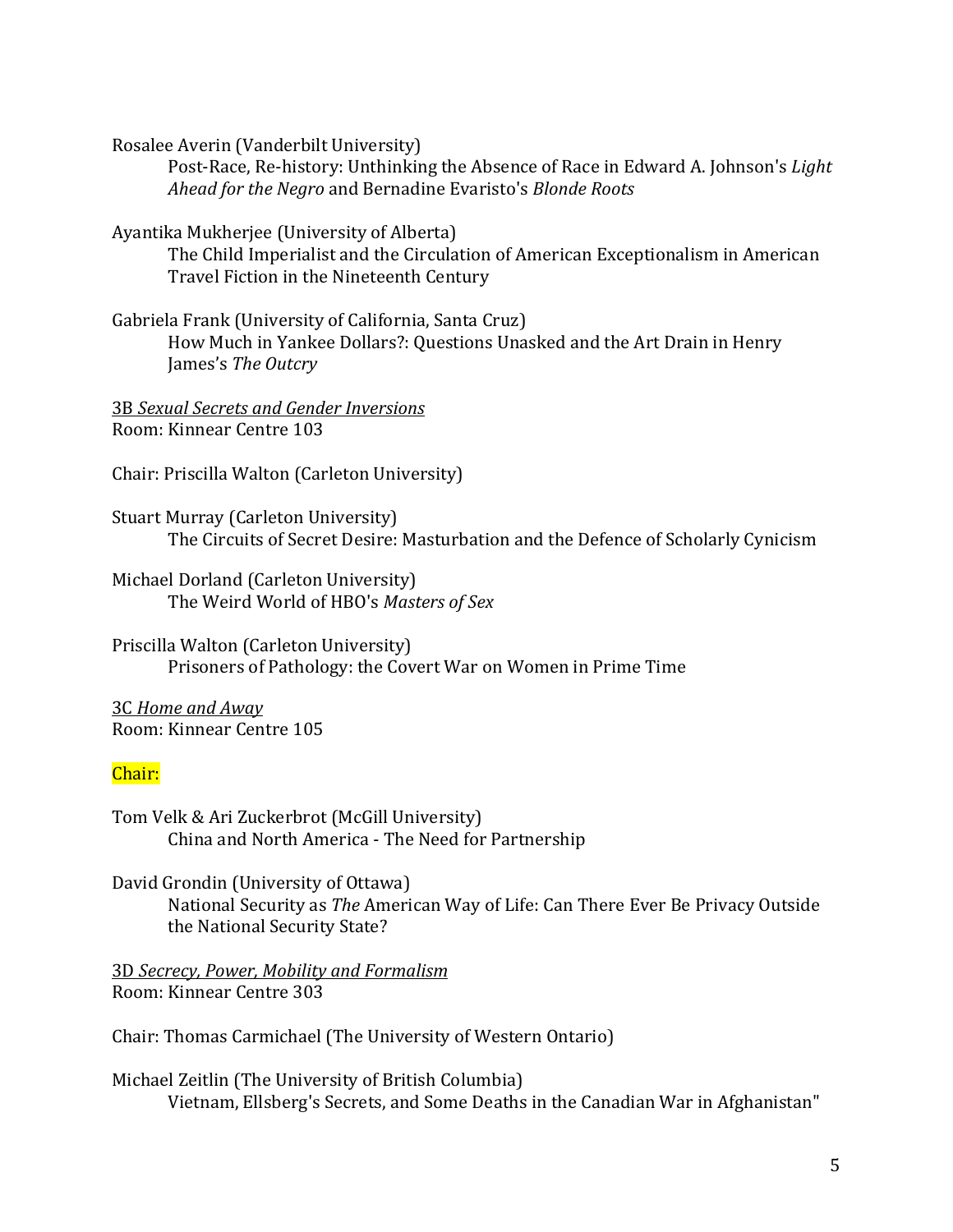Paul Budra (Simon Fraser University) Cormac McCarthy and the Last American Road Trip

Thomas Carmichael (The University of Western Ontario) Contingency, Secrecy, and the Event in Contemporary American Fiction

*12:15 – 1:30 Lunch*

*CAAS Executive Meeting (Reserved Table in Vista's Dining Room)* 

## *Session Four 1:30 – 3:00 pm*

4A *Surveillance & its Discontents* Room: Kinnear Centre 101

#### Chair:

Donia Mounsef (University of Alberta) Performing Surveillance as Irony, or What Happens to the Holes when the Cheese is Gone

Oliver Jones (York University) "Precious Fluids": Containment, Incontinence, Security, and the Grotesque in Stanley Kubrick's *Dr. Strangelove*

Allen Anderl (University of Alberta) The New Subliminal: Narrative Networks and National Defense

4B *Scholarly Publishing for Junior Scholars* Room: Kinnear Centre 103

Chair: Mark Simpson (Co-Editor, *ESC: English Studies in Canada*)

Linda Cameron (Director, University of Alberta Press) Douglas Armato (Director, University of Minnesota Press) Caren Kaplan (Series Editor, Duke University Press) Priscilla Walton (Editor, *Canadian Review of American Studies*) Michael O'Driscoll (Co-Editor, *ESC: English Studies in Canada*)

4C Secret Letters Across the Pacific: Tracing Love and Sex in Twentieth-Century U.S.-Asian *Relations* Room: Kinnear Centre 105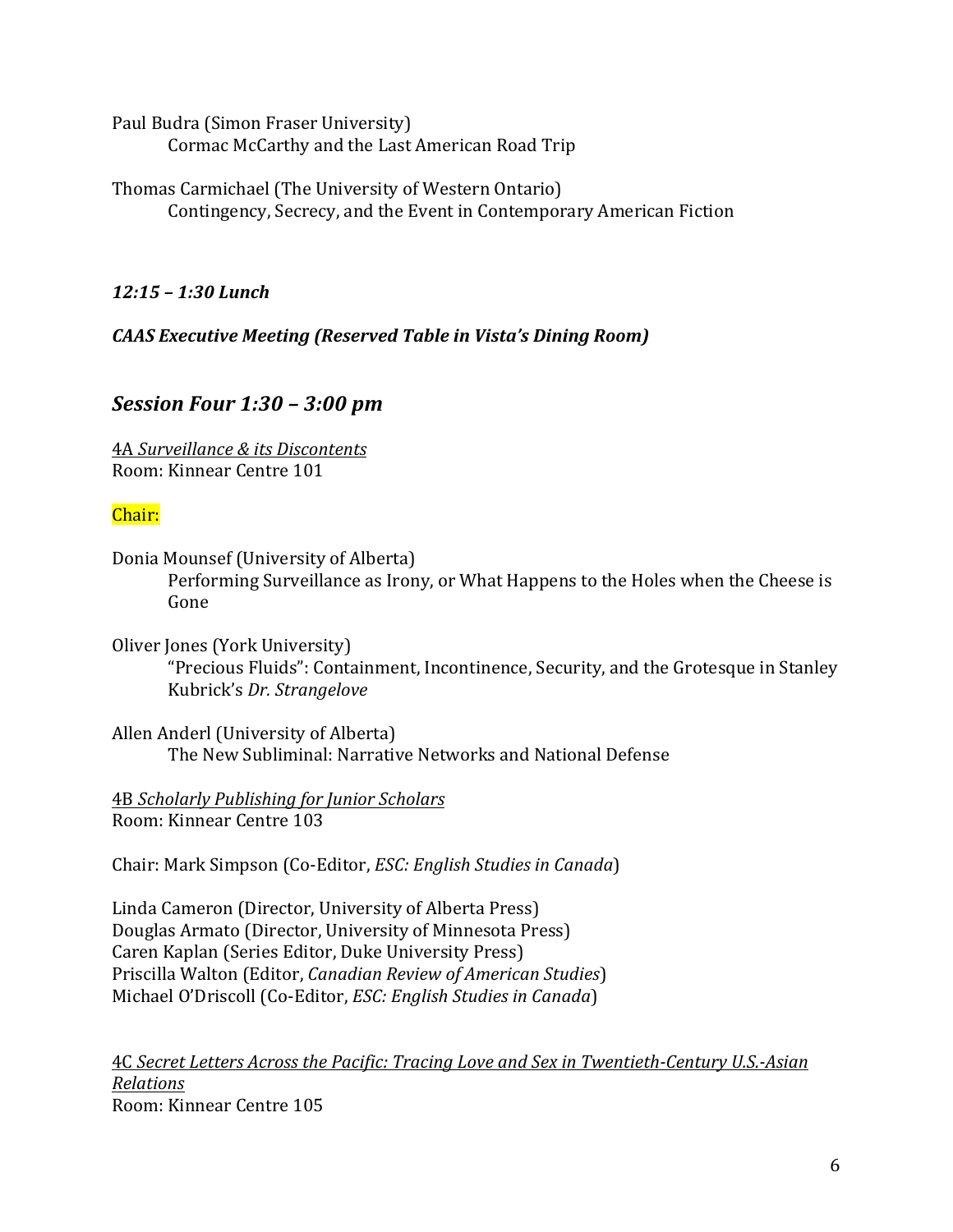Chair: Mari Yoshihara (University of Hawai'i at Manoã)

Mari Yoshihara (University of Hawai'i at Manoã) Dearest Lenny: Leonard Bernstein's Epistolary Love and U.S.-Japan Relations in the 1980s

- Vernadette Vicuna Gonzalez (University of Hawai'i, Manoã) Sex, Lies, and National Security: Isabel Rosario Cooper and the Geopolitics of Imperial Love
- Naoko Shibusawa (Brown University) Covert Sex Research: Kinsey's Secret Collaborator in Iapan

## *Session Five 3:15 – 4:45 pm*

5A *Eugenic Economies* Room: Kinnear Centre 101

#### Chair:

Samantha Balzer (University of Alberta) The "Secret" History of Compulsory Sterilization: The Case of Project Prevention

Paul Lawrie (University of Winnipeg)

"Wasteful, Wild and Intractable Elements": Racial Ergonomics and the New Negro in Wartime Political Economy (1915-1919)

Sarah Blacker (University of Alberta) Measuring Body Burden: The Secret Afterlives of American Industry

5B *Industrial Seizures* Room: Kinnear Centre 103

#### Chair:

Patrick Manning (McMaster University) Rust Belt Lit: Toward a New (Critical) Regionalism in American Literature

Janet Fiskio (Oberlin College) Pipelines and Petcoke Piles: From the Tar Sands to the Rust Belt

Brent Bellamy (University of Alberta) Oil Bound: The Animating Petro-Logic of Steven Soderbergh's *Traffic* and *Contagion*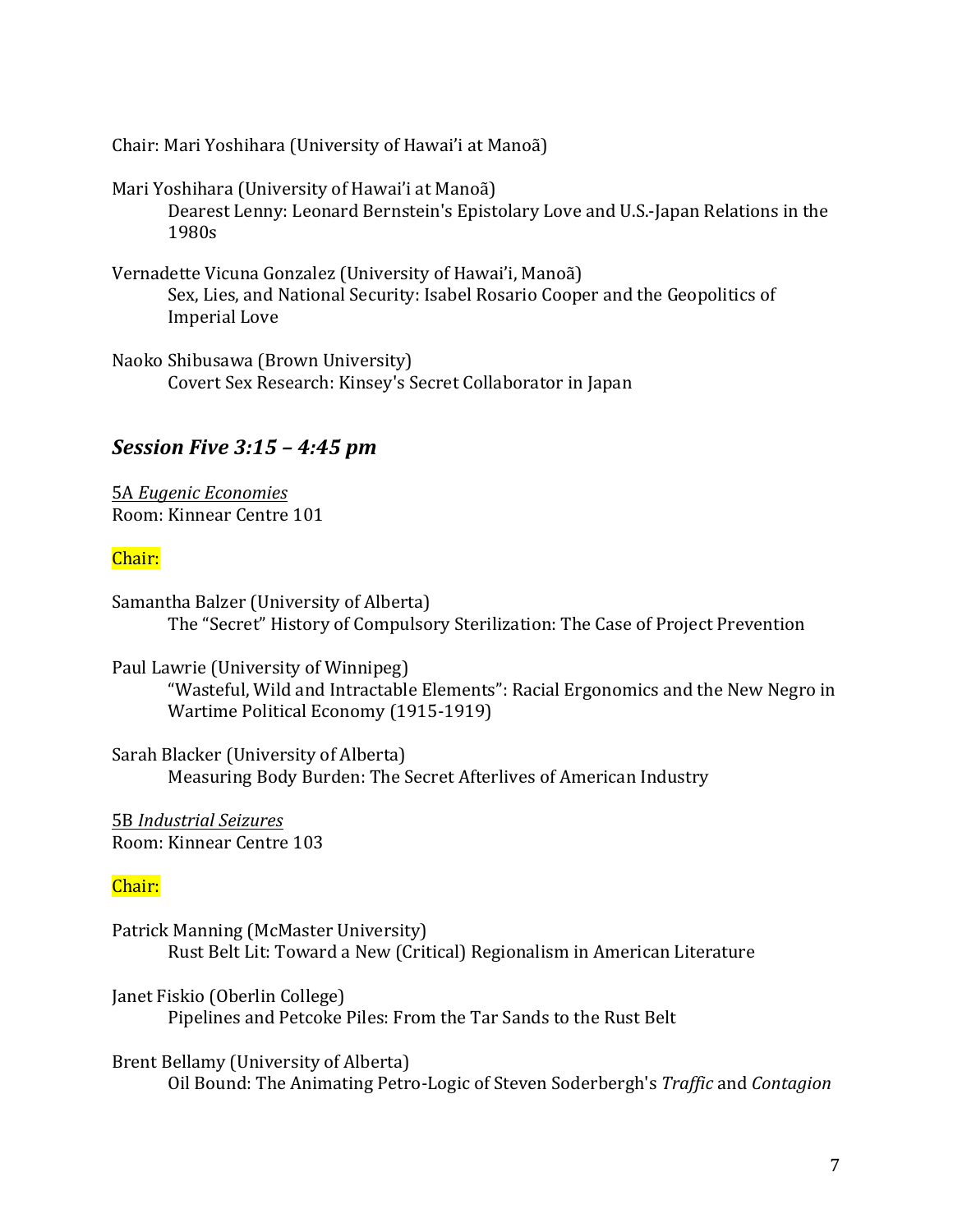5C The Visual Culture of Stealth: Interpreting the Imagery of Airpower Room: Kinnear Centre 105

Chair: Caren Kaplan (University of California, Davis)

- Caren Kaplan (University of California, Davis) Deception in Warfare: The Emergence of the Arts of Camouflage and WWI Aerial Reconnaissance
- Abby Hinsman (University of California, Santa Barbara) Aerial Scrying: Counterintelligence, Textual Analysis, and High Altitude Photography in the Central Intelligence Agency's (CIA's) National Photographic Interpretation Center (NPIC)

Lisa Parks (University of California, Santa Barbara) Drones, The Sensor Society, and US Exceptionalism

5D *Rewired Scripts* Room: Kinnear Centre 303

#### Chair:

David Hollingshead (Brown University) "A Fluid Sort of Organism": Jack London, Suspended Vitality, and the Rewriting of the Punishable Body

Bryce Traister (Western University) Our Queer Puritanism

Michael Epp (Trent University) The Home Depot Declaration of Independence Road Trip and Secrets of the American Public Text

## *Robert White Plenary 5:00 – 6:30 pm*

Room: Kinnear Centre 303

Chair: Michael O'Driscoll (University of Alberta)

Ron Diebert (Munk School of Global Affairs, University of Toronto)

The Needle in the Haystack: Citizenship in the Age of Big Data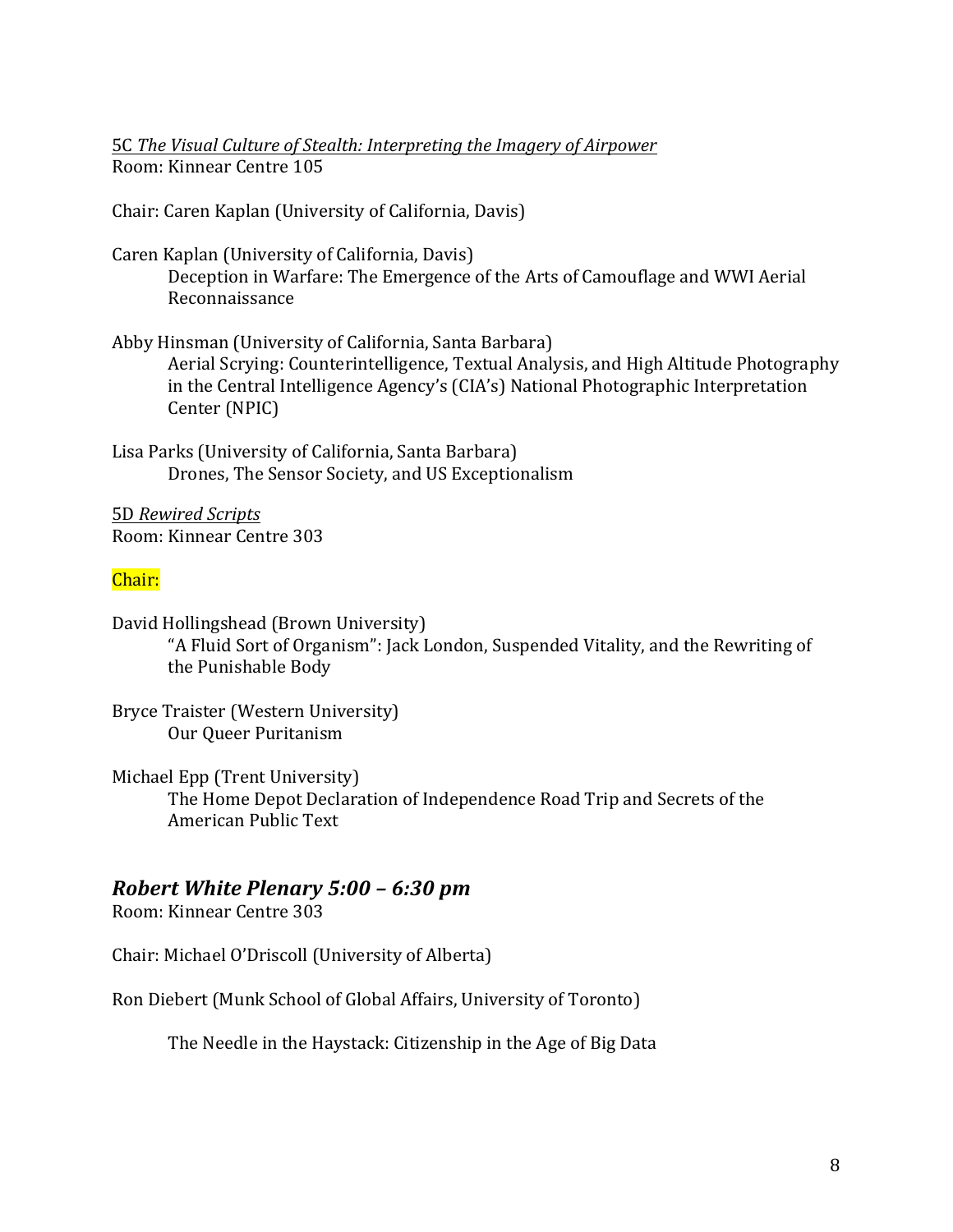#### *Film Screenings 8:30 - 10:30 pm*

Room: Kinnear Centre 303

Chair: TBA

"Yucca Mtn Tally," 2013 (21 min). Director Phoebe Brush "Around Crab Orchard," 2012 (70 min). Director Sarah Kanouse

Documentary screenings and O&A session with Director Sarah Kanouse.

## **Saturday September 20**

### *Session Six 9:00 – 10:30 am*

6A *Sexual Geographies* Room: Kinnear Centre 101

#### Chair:

Jason Haslam (Dalhousie University) Cruising Nevérÿon: Delany, Muñoz, and Negative Space; or, Everyone Becoming in Utopia

Cecily Devereux (University of Alberta) Bordering on obscene: erotic dancers between the US and Canada at the *fin-de-siècle* 

Benedict Fullalove (Alberta College of Art and Design) Secrets in Ice: Psychosexual Geography in Matthew Barney's Cremaster 2

6B *Family Secrets* Room: Kinnear Centre 103

#### Chair:

Paula Rabinowitz (University of Minnesota) The Fathers' Secrets: Cold War Dads

Thomas Foster (DePaul University) Sex and Enslaved Manhood

Rita Bode (Trent University) Secret Sharers: Fathers, Daughters, Sisters in the Time of the Mirabals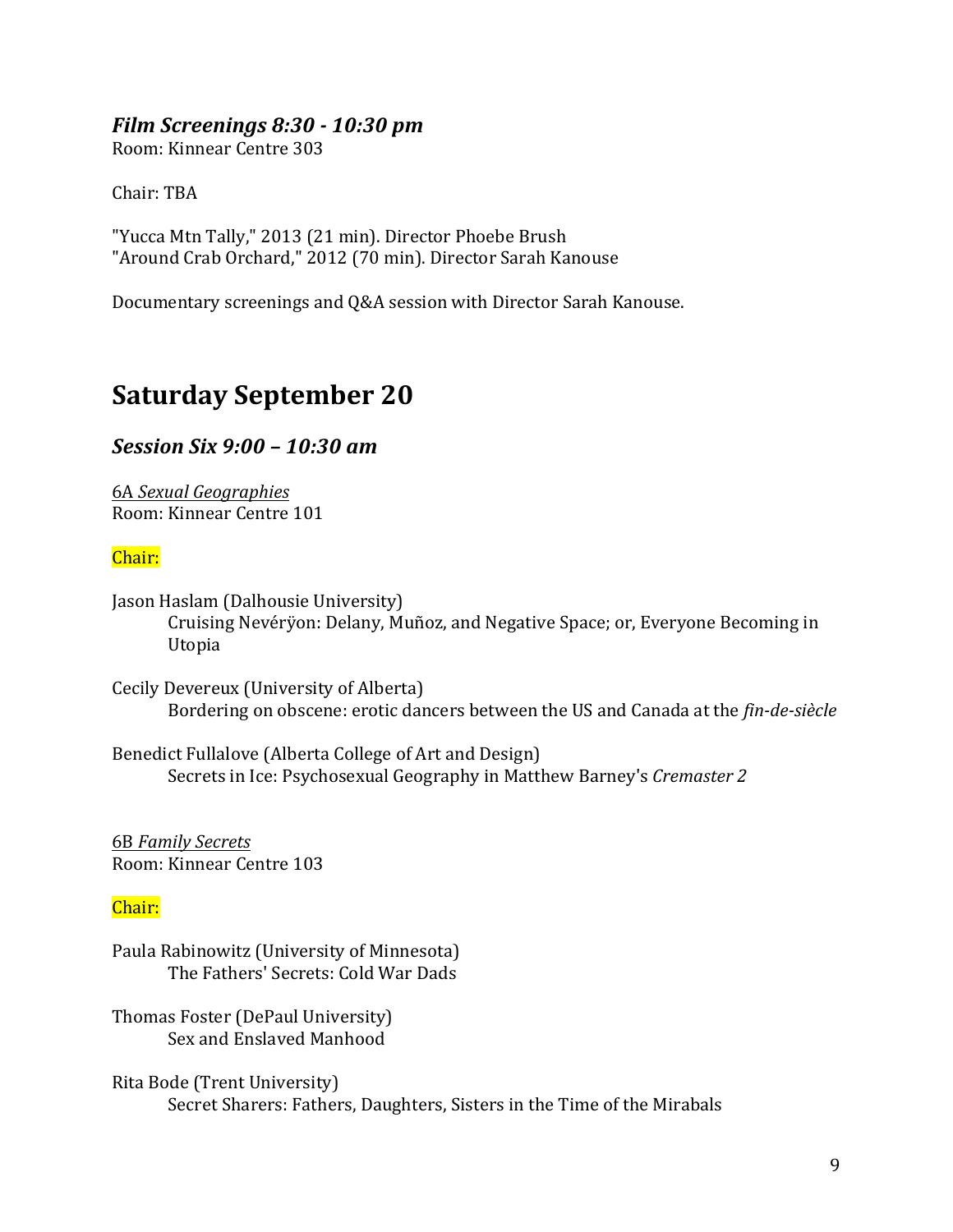6C *Remediations* Room: Kinnear Centre 105

#### Chair:

Claudette Lauzon (Ontario College of Art and Design) The New Aesthetics of Drone Warfare: Gazing through the Pharmakon

Susan Parrish (University of Michigan) Disaster Mediation, 1927: Circuits and Snarls

Mary O'Connor (McMaster University) Archive, Image, Text in Taryn Simon's An American Index of the Hidden and *Unfamiliar*

6D *Public Informants* Room: Kinnear Centre 303

#### Chair:

Lisa Lynch (Concordia University) A Leaky Narrative: Wikileaks, The Pentagon Papers and the Forgotten History of US Alternative Journalism

Elena Razlogova (Concordia University) The Snoopiest Nation: Radical Lawyers v. FBI Informers in 1970s United States

Laura Fisher (Ryerson University) How the Other Half Talks: Class-Passing and Eavesdropping in Urban America

## *Session Seven 10:45 am-12:15 pm*

7A *Selves in Circulation* Room: Kinnear Centre 101

#### Chair:

Luke Bresky (St. Mary's University College) Pro-Americans, Proto-Americans, and Un-Americans in Melville's *Israel Potter*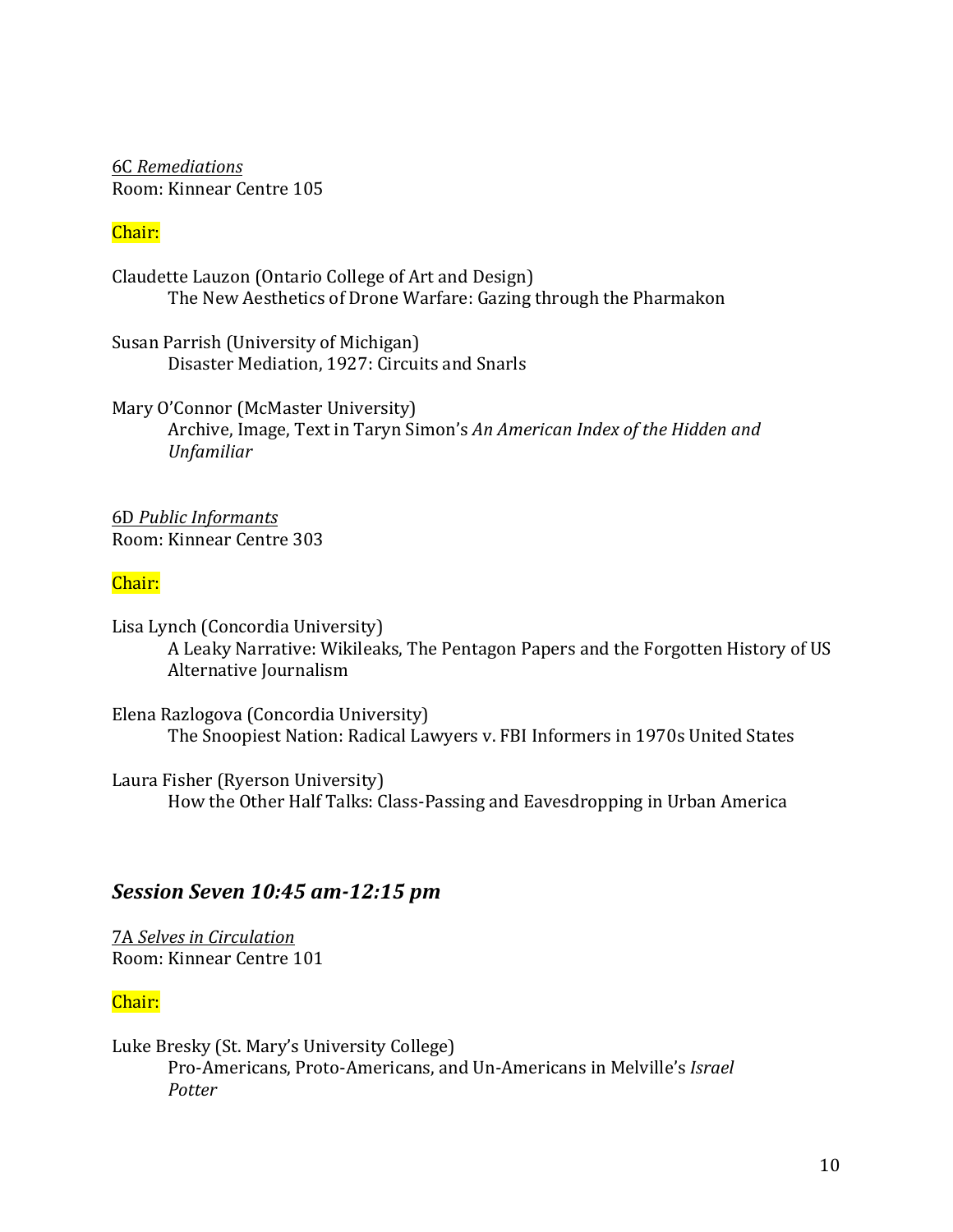Carter Neal (Indiana University)

Circuits of Desire, Circulating Letters: The Counterpublic Correspondence of Ralph Waldo Emerson and Margaret Fuller

James Dobson (Dartmouth College)

The Telephonic Self: A Non-Systemic Systems Theory of Autobiography

7B *Resurrections* Room: Kinnear Centre 103

#### Chair:

Julia Wright (Dalhousie University) American Horror Story: Beneath the Silver Screen

Melissa Jacques (University of British Columbia) The Project of Selfhood: Vampires, Race, and the Archive

Heather MacLeod (University of Alberta) Fragile Bodies: The Social Networks, Connections, and Constructions around Stephenie Meyer's *Twilight* Series

7C *Celluloid Circuits* Room: Kinnear Centre 105

#### Chair:

Shama Rangwala (University of Alberta) Vienna Noir: Narrativization and Genre in *The Third Man*

Art Redding (York University) "Don't Wave that Goddamn Flag at Me": The Early Films of Samuel Fuller

Virginia Shay (University of Waterloo)

Crime, Ethics, and Human Responsibility in the Cinematic Postmodern City: Michael Mann's *Collateral*

*12:15 – 1:30 Lunch*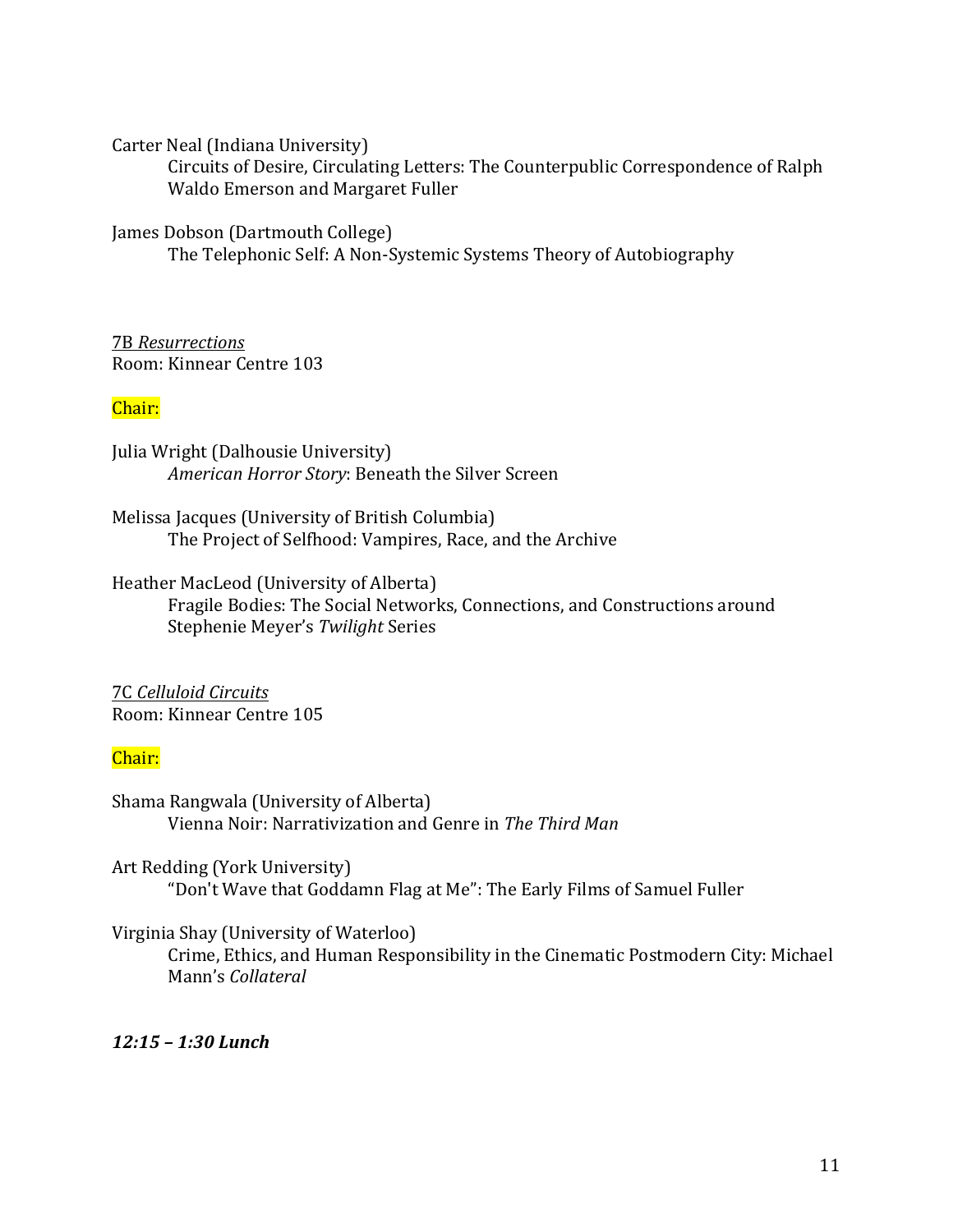### *Session Eight 1:30 – 3:00 pm*

8A *Digital Populations* Room: Kinnear Centre 101

#### Chair:

Megan Farnel (University of Alberta) The (Not So) Secret Life of Fans

T.V. Reed (York University) Social Movement Organizing Under the Panoptic Gaze

Justin Joque (European Graduate School) Empty Secrets: Cryptographic Machines and the Creation of Digital Populations

8B *Intimate Publics* Room: Kinnear Centre 103

#### Chair:

Taylor Scanlon (University of Alberta) Unauthorized: The Autobiography of Julian Assange and the Politics of the "Too Personal"

Christopher Elias (Brown University) Public Secrets: McCarthyism, Gossip, and National Intelligence

Lindsey Banco (University of Saskatchewan) Intimacy, Celebrity, and the Nuclear: The Public Lectures of J. Robert Oppenheimer

8C *DeLillo and Friends* Room: Kinnear Centre 105

#### Chair:

David Houseman (University of Alberta) Acceleration and Exhaustion: Time and the Logic of Control in Don DeLillo's *Point Omega*

Colin Meissner (University of Notre-Dame) Coded Absence: Words, Wars, and the End of Fiction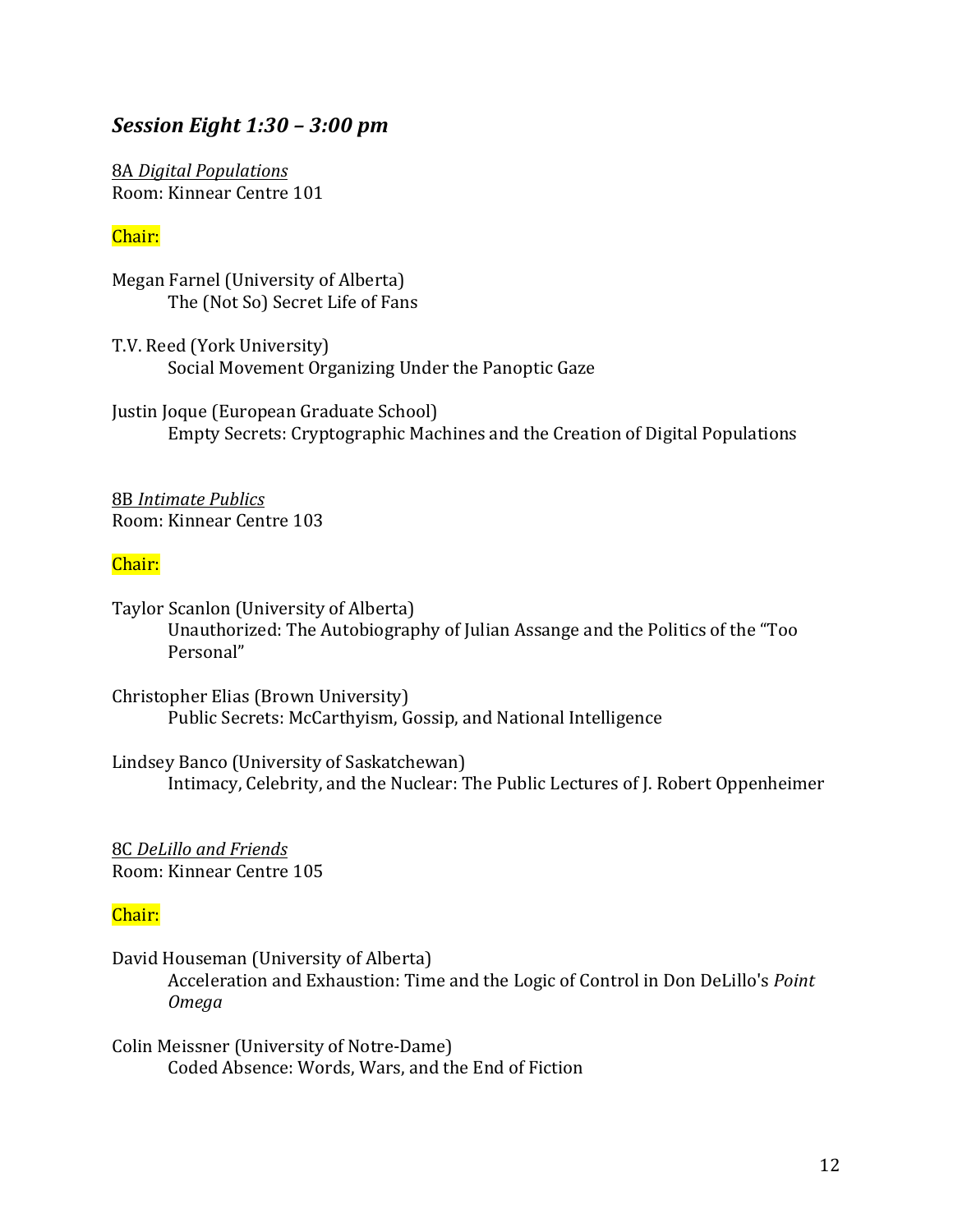Marie-Christine Leps (York University) Desert Maneuvers: Gambling with DeLillo and Ondaatje

8D *Forms of Neoliberalism* Room: Kinnear Centre 303

## Chair:

Melissa Stephens (University of Alberta) Neoliberal America: On the Circuits of "Figural Resemblance" in Molly Crabapple's *Guantánamo Bay*

Terri Tomsky (University of Alberta) American Circuits, American Circus: Navigating Guantanamo Comedies

Gregory Phipps (McGill University) Mazes, Rhizomes, and the Circulation of Capital and Information in Postwar American Crime Fiction

## *CAAS*  $50$ <sup>th</sup> *Anniversary Plenary* 3:15 - 4:45 pm

Room: Kinnear Centre 303

Chair: Nat Hurley (University of Alberta)

Lisa Gitelman (New York University) The Envelope Please: A Natural History

## *CAAS AGM 5:00 – 6:30 pm*

Room: Kinnear Centre 303

## *CAAS 50th Anniversary Celebration*

*BBQ Dinner on the Terrace 6:30 - 8:30pm Cash Bar*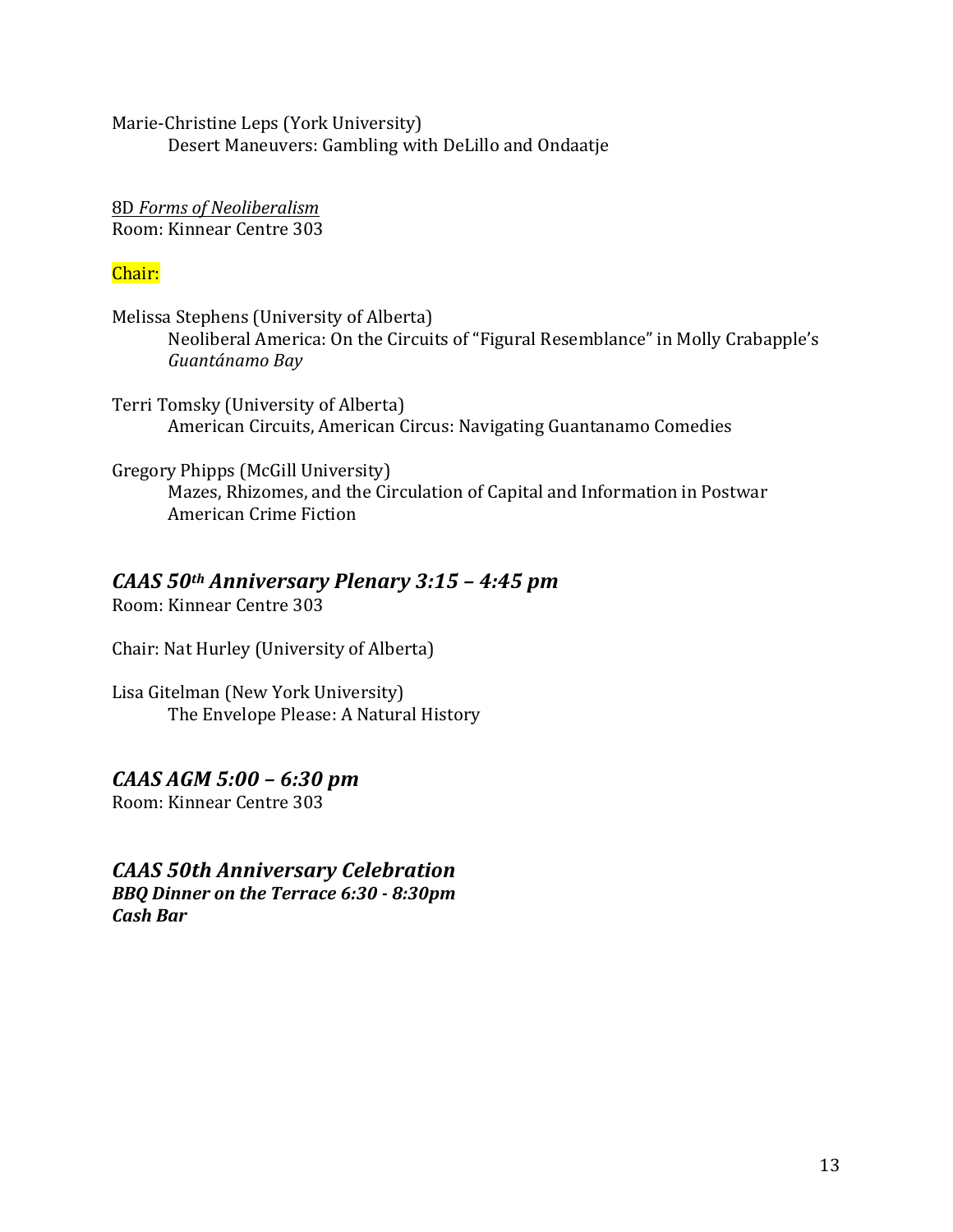# **Sunday September 21**

## *Session Nine 9:00 – 10:30 am*

9A *Venture Activism* Room: Kinnear Centre 103

#### Chair:

Daniel Harvey (University of Alberta) Enterprising Subjects, Entrepreneurial Circuits

Julie Pelletier (University of Winnipeg) "Show Me the Money": American Indian Gaming, Secrecy, and Settler Society

Noah Springer (University of Colorado, Boulder)

"It's All About the Giving": The Social & Economic Circuits of the Hybrid Economy of redditgifts

9B Transnational Americas: America Abroad and Abroad in America Room: Kinnear Centre 105

Chair: James Gifford (Fairleigh Dickinson University)

- James Gifford (Fairleigh Dickinson University) 1930s Cairo + 1940s California: Public Poetics and Private Polemics in International Literary Networks
- Orion Ussner Kidder (Fairleigh Dickinson University) National Theatres: Divergences in North American Approaches to Institutional Drama
- Jolene Armstrong (Athabasca University) North of the Medicine Line: Dreaming, Mythologizing, Narrating and Historicizing American/Canadian National, Boundary, Identity, and Nationhood in Guy Vanderhaegue's The Englishman's Boy

9C *Public Assemblage* Room: Kinnear Centre 303

#### Chair:

Heather Allison Love (Indiana University) The Dialectics of Information: John Dos Passos's *Newsreels* as Cybernetic History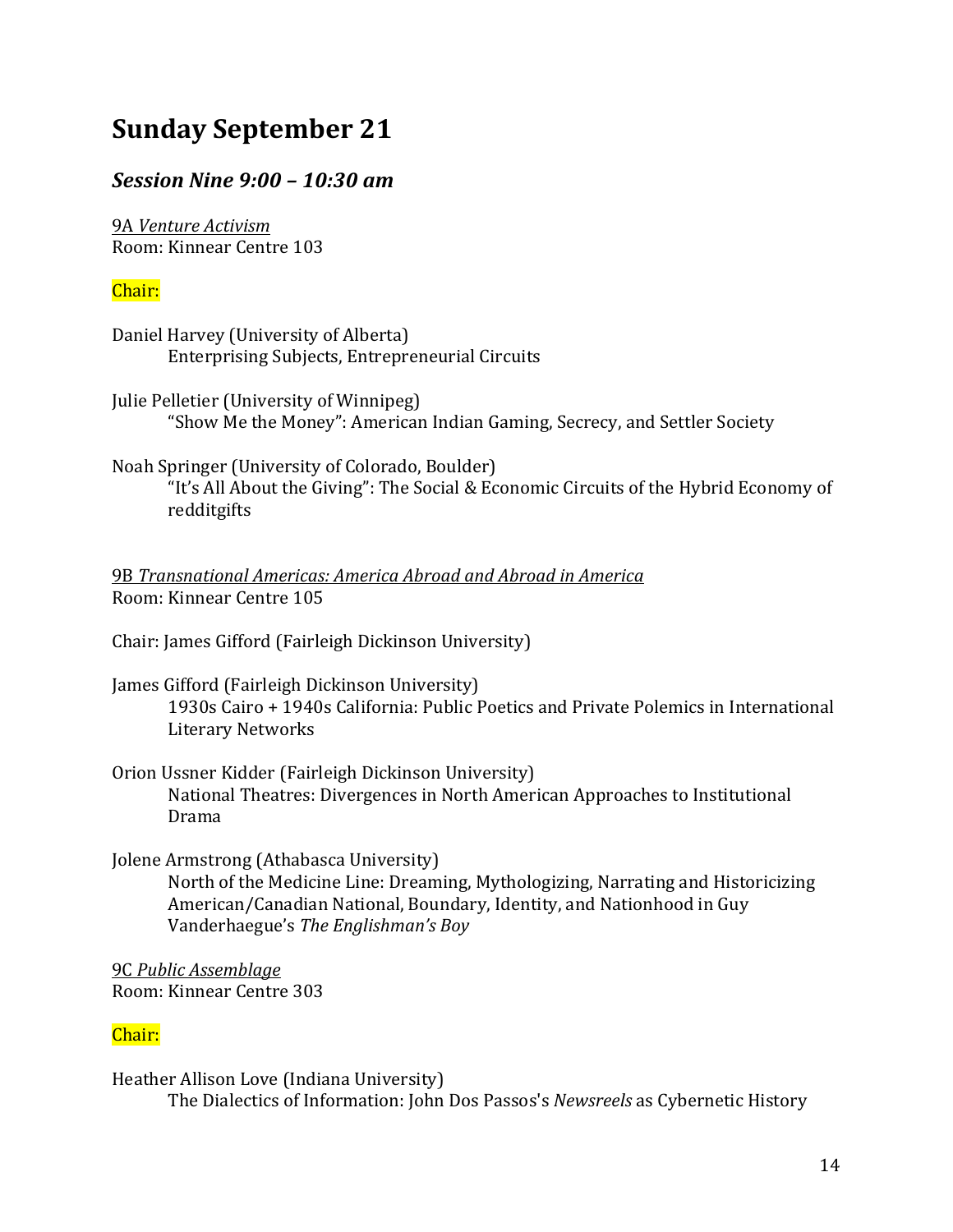Michael Truscello (Mount Royal University) The Surveillant Assemblage and the Suicidal State

Mary Eileen Wennekers (Western University)

Circulation Through the Cipher: "I have only to use it properly and I shall arrive at the gold of which it is the index"

## *Session Ten 10:45 am– 12:15 pm*

10A *Crowd Sourcing* Room: Kinnear Centre 101

### Chair:

- Carole Lynn Stewart (Brock University) Revolutionary Secretions: Masonic and Temperance Links in African-American Reform
- Karl Coulthard (University of Guelph) Invisible Man vs. Invisible Women: Social Activism in Ralph Ellison's *Invisible Man* and Toni Cade Bambara's *The Salt Eaters*
- Ainsworth Clarke (University of Illinois at Chicago) The "Infinite Possibilities" of the Crowd, or, W.E.B. DuBois and the Question of Political Agency

10B *Contested Spaces* Room: Kinnear Centre 103

## Chair:

- Mark Hulsether (University of Tennessee) Stealth Religious Discourse in the Overlapping Territory Between Cultural Critique and Popular Music
- Barbara Ching (Iowa State University) The Land Grant Underground: Cultivating the Campus in Jane Smiley's *Moo*

Carolyn Veldstra (McMaster University) Suffering Optimism in Swamplandia!